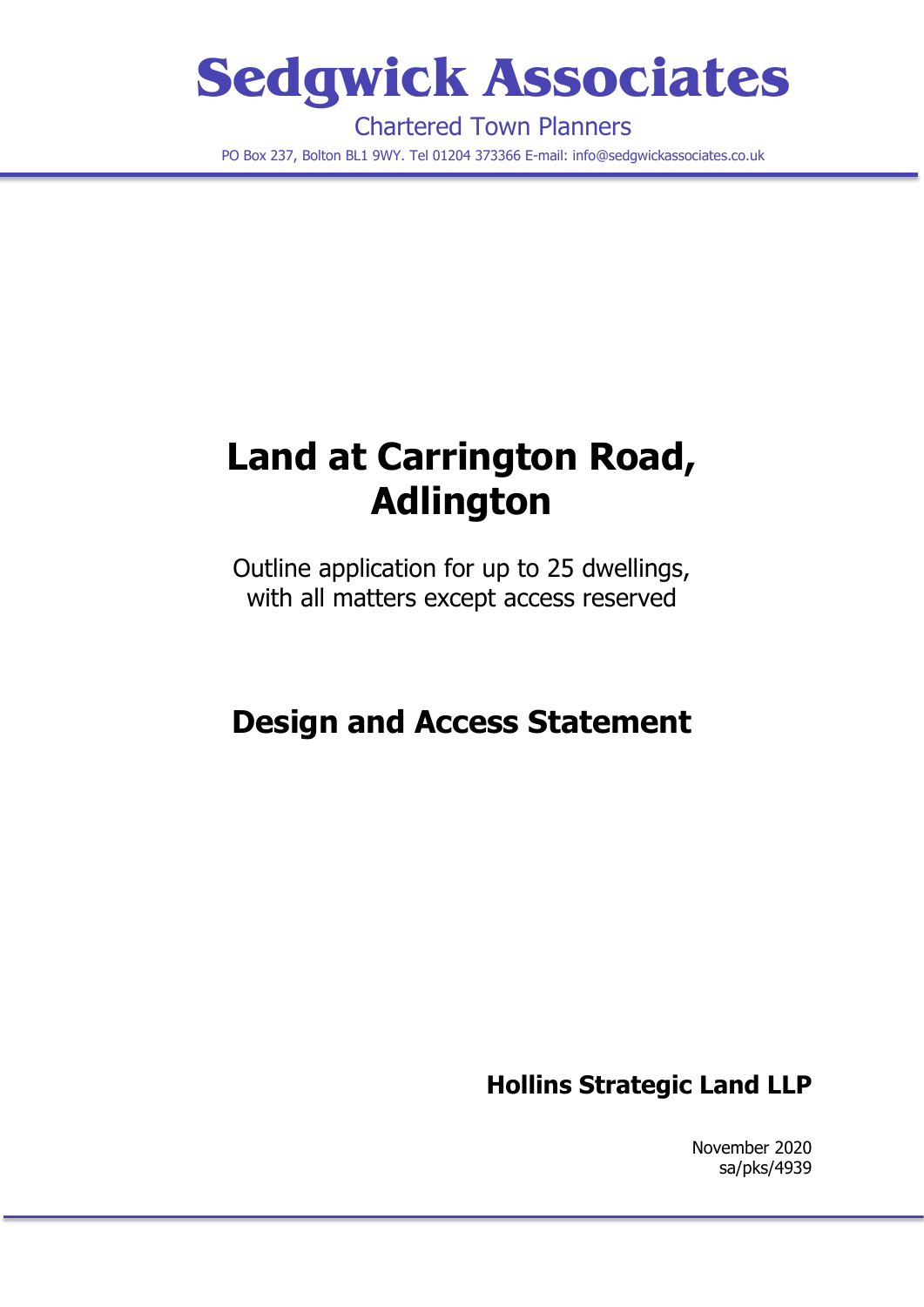#### **1. INTRODUCTION**

1.1. This Design and Access Statement is prepared on behalf of Hollins Strategic Land LLP in support of an application for outline permission for the erection of up to 25 dwellings.

1.2. All matters are reserved other than access. As such, the design of the proposals is set

- out in broad terms but the general design principles are established at this stage. An assessment of the site and its surrounds has been provided for use at reserved matters stage and to demonstrate the appropriateness of residential development of the site.
- 1.3. An indicative layout is also provided which demonstrates that the erection of up to 25 dwellings will make efficient and effective use of the site whilst also retaining sufficient space for significant biodiversity enhancements.

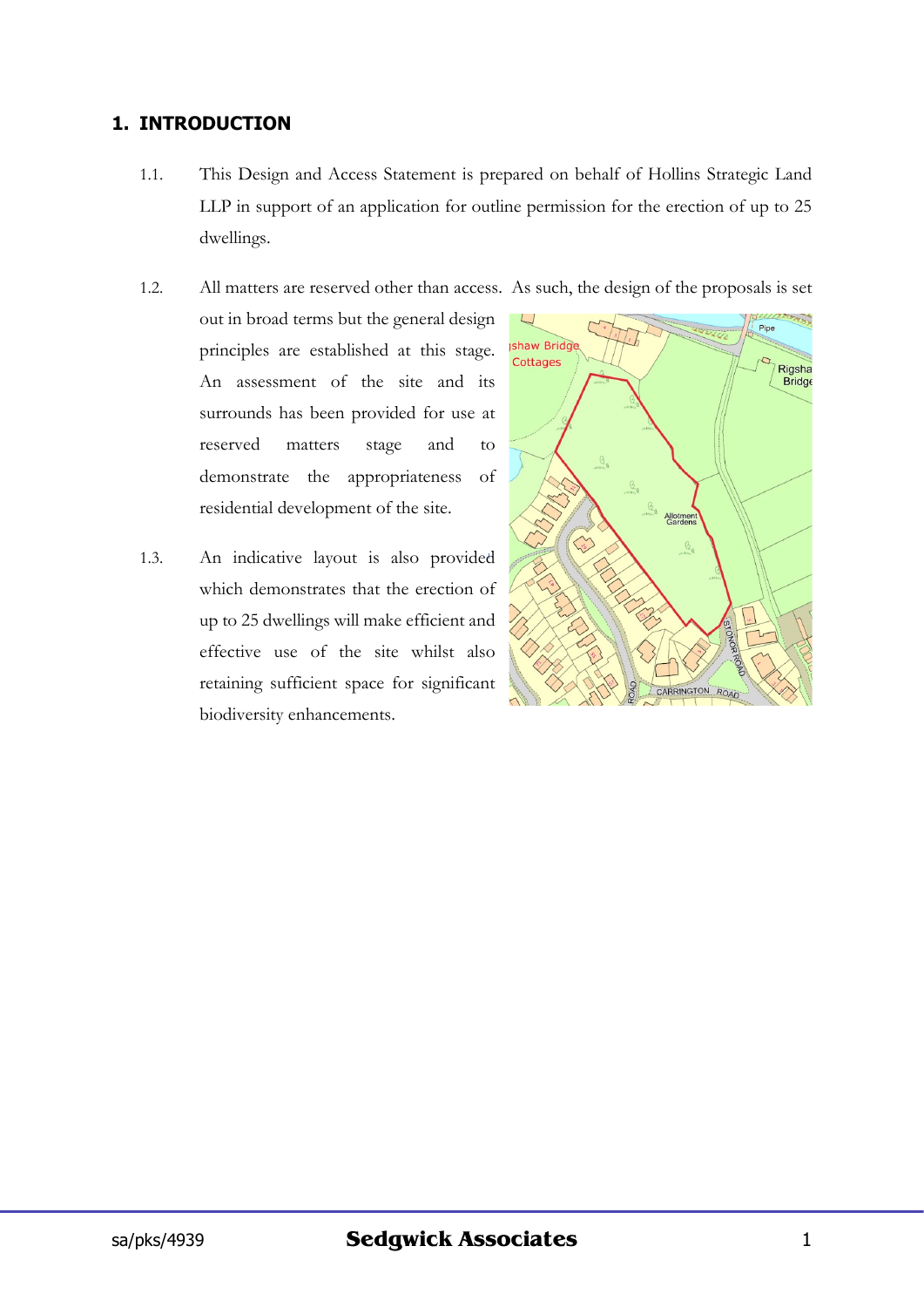#### **2. CONSTRAINTS AND OPPORTUNITIES**

- 2.1. The site is an area of underused and unkempt grassland immediately adjoining the modern estate development along Carrington Road, from which it will gain access. Stonor Road adjoins the site to the south and provides a pedestrian and cycle link via Bonds Lane through to Park Road.
- 2.2. A public footpath runs along the north western boundary of the site, with an informal link to Carrington Road, and another passes nearby along the track passing by the allotments to the north east. The development will therefore need to relate well to public views from these paths.
- 2.3. It is not proposed that the development would extend as far as the western boundary as this part of the site lies within the Green Belt. Rather, this land will be laid out as informal open space with biodiversity planting and also if required a pond or swale for surface water retention.
- 2.4. An arboricultural report has identified trees on the boundaries of the site and also their root protection zones. The indicative layout shows that development can be sited to ensure that the roots of the retained trees will not be harmed.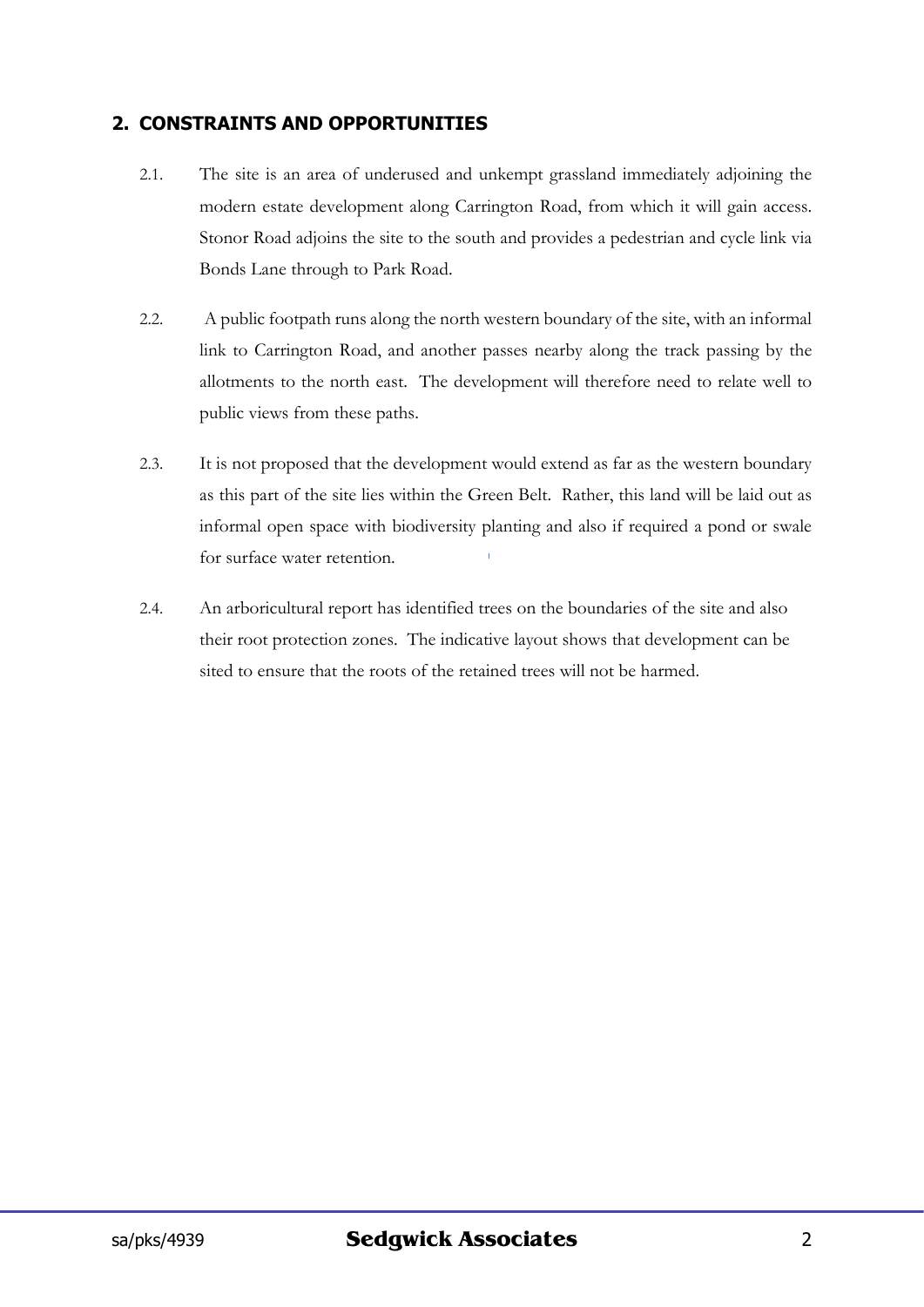#### **3. DESIGN CONSIDERATIONS**

3.1. The main design constraints and opportunities have been discussed in the previous section. The design approach is to provide a choice of dwellings including mainly



detached and semi-detached houses in a range of sizes which are capable of meeting a wide range of housing needs, including for affordable homes. All of the dwellings have private amenity space and off road car parking provision, including within garages.

- 3.2. The approach to the layout is informal with houses being accessed from short culsde-sac and private accessways.
- 3.3. Existing development along Carrington Road is modern 2 storey estate development of traditional construction, whilst in the older parts of the town adjacent to Park Road there are 2-storey terraced properties. The design approach reflects the character of the modern estate through which the site is accessed.
- 3.4. Provision of affordable homes within the site broadens the range of future residents that can be accommodated.



3.5. The dwellings will be in a range of heights, from 7m to 11m, with frontage widths which will be in the range 5m-8m. Orientation of the dwellings will ensure active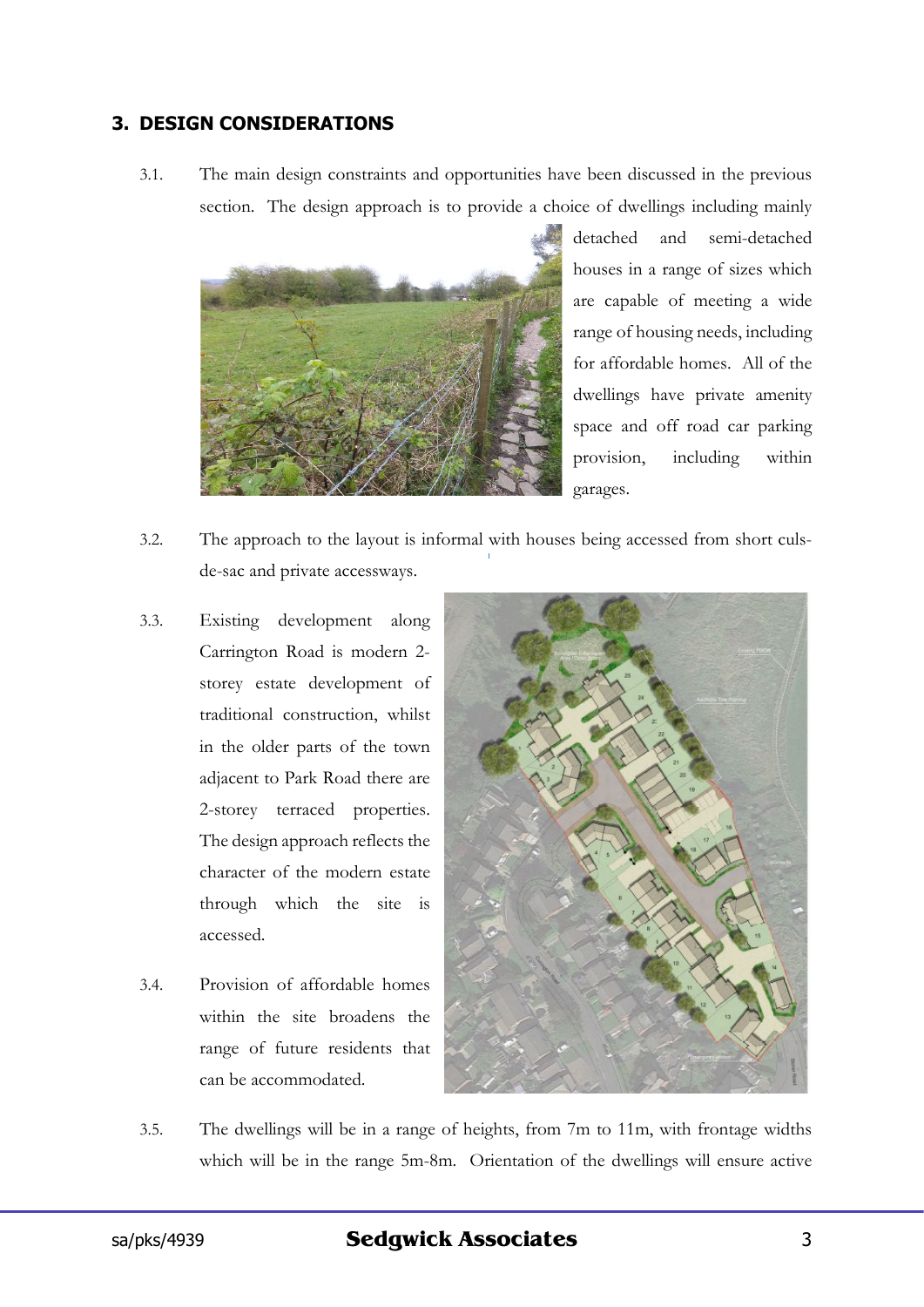frontages where they face towards the public domain, including the footpath/cycleway through to Stonor Road.

 $\hat{\Gamma}$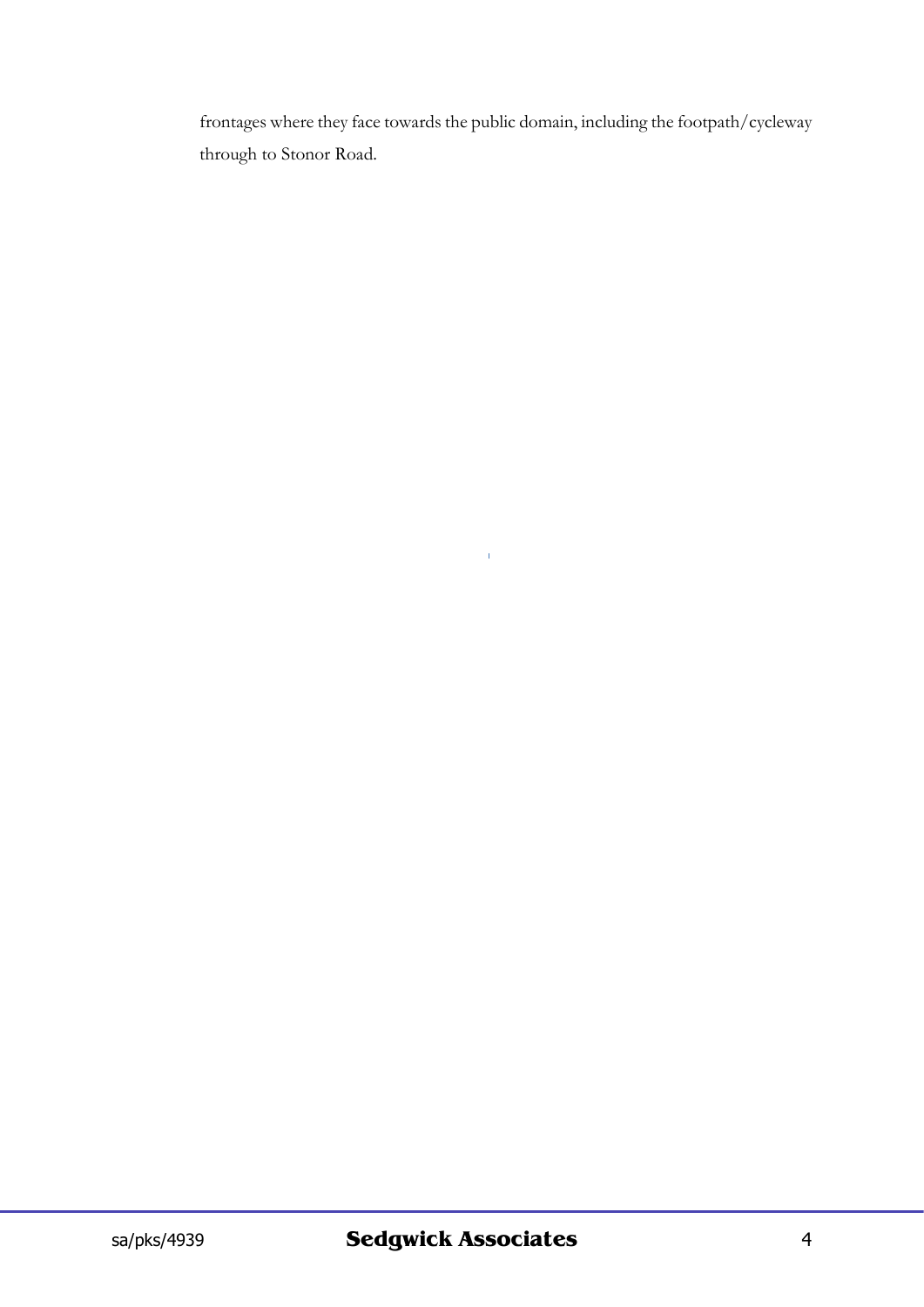#### 4. ACCESS

- 4.1. Access into the site is in the form of an extension of Carrington Road. Roads within the site will be to an adoptable standard and where necessary will include footways. Privately maintained roads will include shared drives.
- 4.2. A footpath and cycleway from the southern end of the site will provide convenient access to the town centre, the railway station and bus stops and to schools, recreation facilities and places of employment.
- 4.3. The site is generally level and this ensures that all pedestrian circulation routes will be accessible to people with mobility impairment.

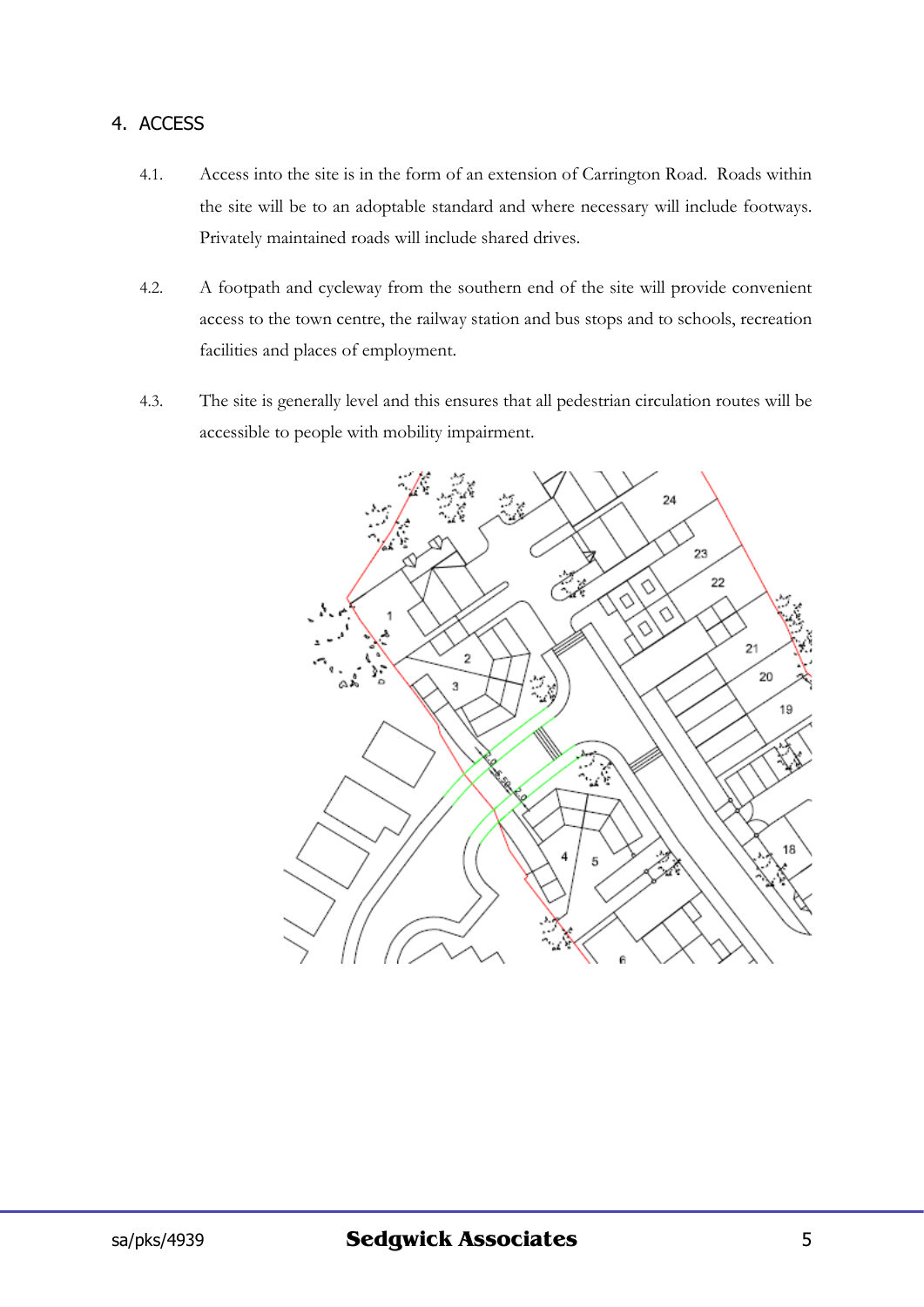#### 5. 'BUILDING FOR LIFE 12': the sign of a good place to live.

- 5.1. The application proposals have been considered against the twelve questions set out in qualities of successful places set out in 'Building for Life 12':
	- **1. Connections**: does the scheme integrate into its surroundings?

Permeability into the surrounding area will be preserved and enhanced, including access to the public footpath network.

**2. Facilities and services**: is the development close to facilities and services?

The site is within very easy walking distance and cycling distance of the local services and facilities on offer in Adlington, being close to the town centre and there being a primary school close to the site on Park Road and recreation grounds midway between the site and the town centre.

**3. Public transport**: is there good access to public transport?

The site is within easy walking distance of a railway station and bus stops serving a choice of bus routes.

**4. Meeting local housing requirements**: is there a mix of house types and tenures to suit local requirements?

The mix will be agreed with the LPA at reserved matters stage. On-site affordable housing will be provided. The site will make an important contribution to the wider and local needs in the shorter term.

**5. Character**: does the development create a place with a locally inspired or distinctive character?

The design of the scheme will result in a development that responds positively to the character of the surrounding urban area and its cohesive design and use of materials and landscaping will provide a distinctive character.

**6. Working with the site and its context**: does the scheme take advantage of existing features?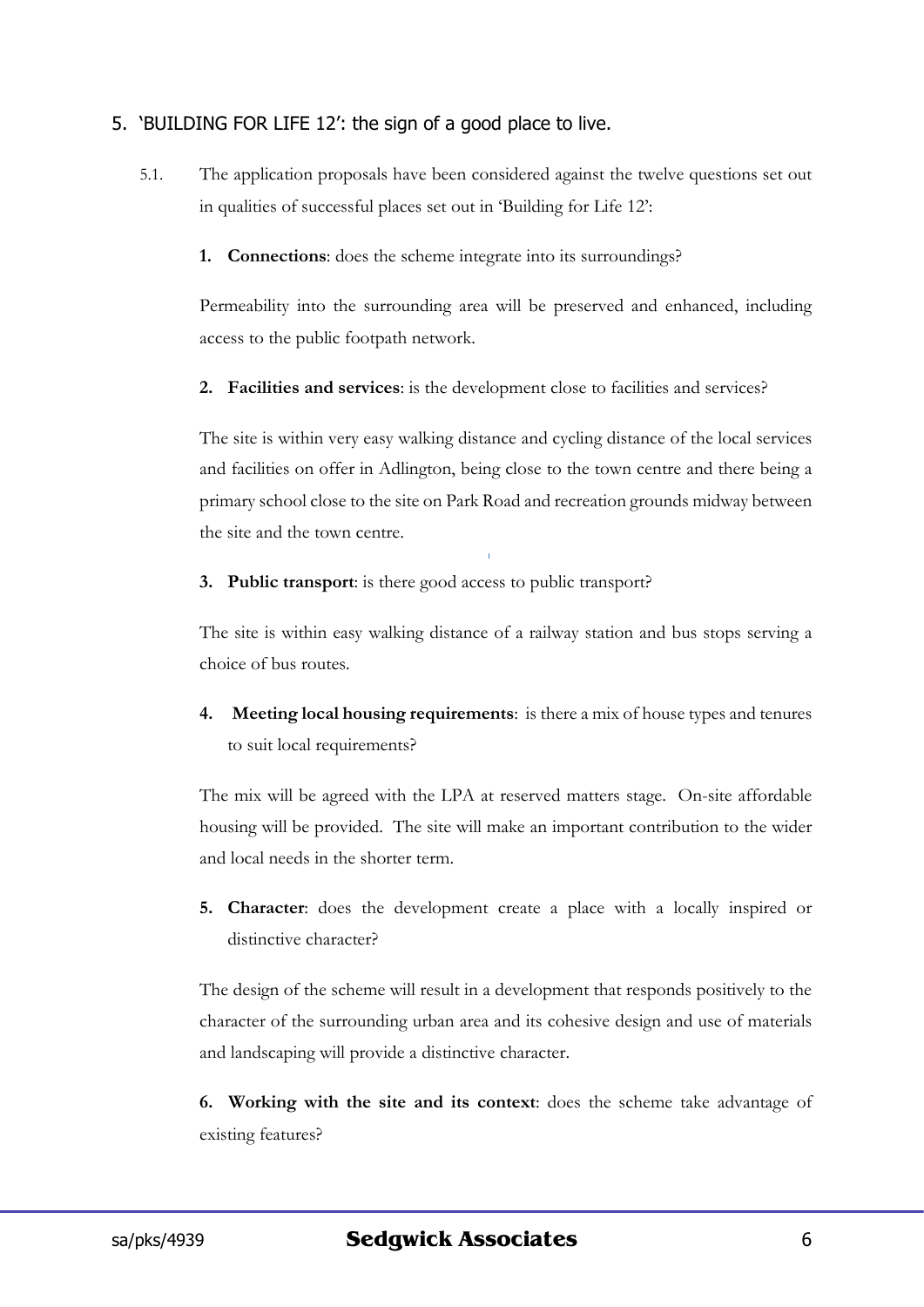Proposed levels and landscaping will form a cohesive relationship with the surrounds, in particular the biodiversity and amenity open space, the hedgerows and trees.

**7 Creating well defined streets and spaces**: will buildings define and enhance streets and spaces?

The internal roads will be enclosed by buildings that front onto them or are dual aspect, and a strong landscaping scheme is proposed.

**8. Easy to find your way around**: is the development designed to be easy to find your way around?

The site's simple access and layout will ensure that the development as proposed is legible to all.

**9. Streets for all**: will the streets encourage low vehicle speeds and function as social spaces?

The internal road will be designed to encourage low speeds and social interaction. Internal road layouts will be agreed at reserved matters stage.

**10. Car parking**: is parking sufficient and well-integrated?

Each dwelling will have sufficient off-street parking and the proposed landscaping will ensure that cars do not dominate street scenes.

**11. Public & private spaces**: will spaces be defined, have appropriate access and be well managed and safe?

At reserved matters stage, the scheme will be designed so as to ensure that public and private spaces will be well-defined. The layout and boundary treatment will also deter criminal behaviour.

**12. External storage and amenity space**: is there external storage for bins, recycling, vehicles and cycles?

All dwellings will have private amenity space to the rear which is adequately sized to provide space for bins, recycling and cycle storage. Off-street parking will be provided for vehicles.